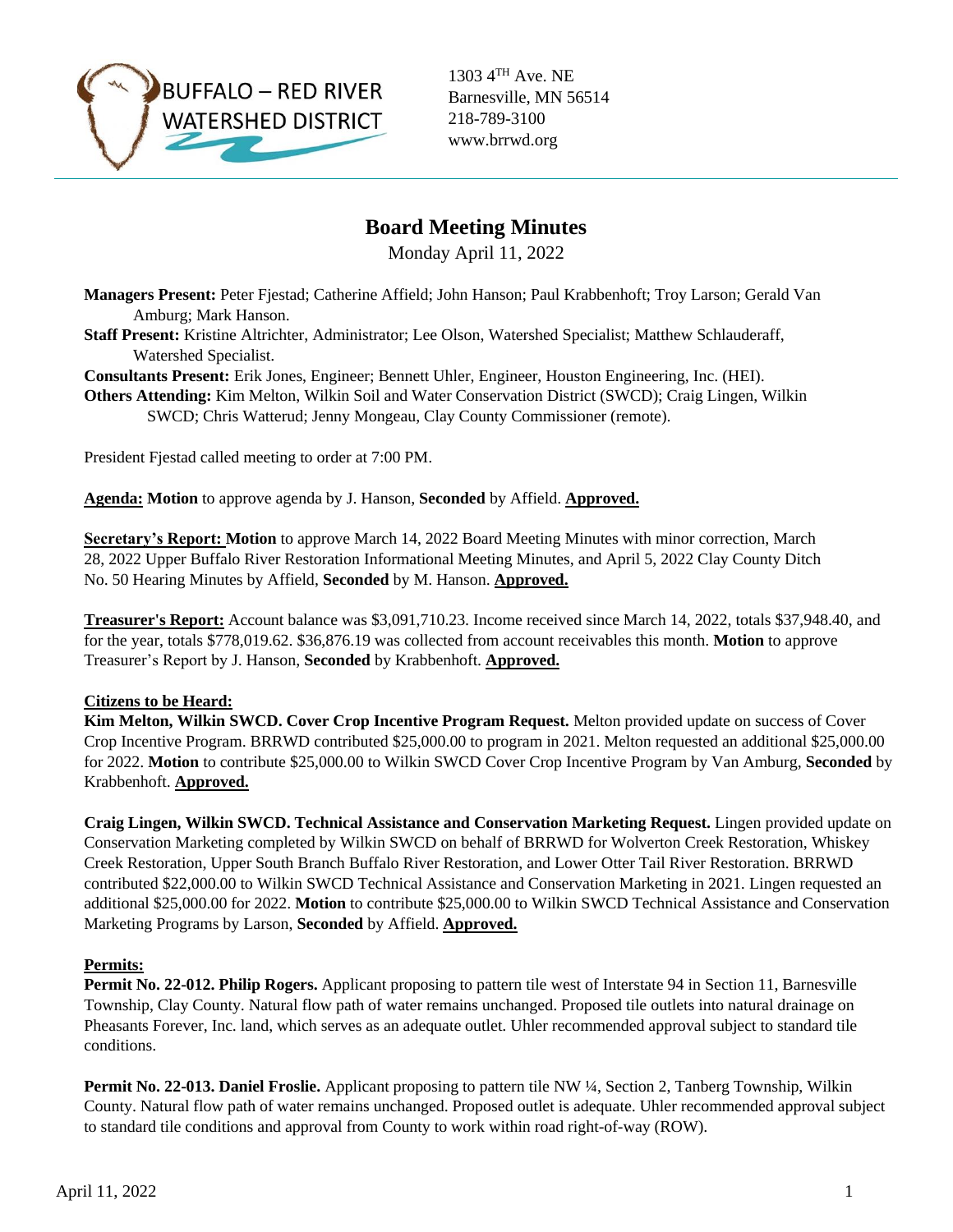**Permit No. 22-014. Randy Beckett.** Applicant proposing to pattern tile SW ¼, Section 9, Elkton Township, Clay County. Natural flow path of water remains unchanged. Proposed outlet is adequate. Uhler recommended approval subject to standard tile conditions and approval from Minnesota Department of Transportation (MnDOT) to work within road ROW.

**Permit No. 22-018. Kevin Brenden.** Applicant proposing to pattern tile Section 17 and 19, Trondhjem Township, Otter Tail County. Natural flow path of water remains unchanged. Uhler recommended approval subject to standard tile conditions.

**Permit No. 22-019. Stacy Salvevold, United States Fish and Wildlife Service (USFWS).** Applicant proposing wetland restorations in Sections 5, 6, 7, and 8, Norwegian Grove Township, Otter Tail County. Wetland pools will not back water onto neighboring properties. Adjacent agricultural land is over 20 ft above wetland pool. All work is contained within applicant's property. Uhler recommended approval.

**Permit No. 22-021. Stacy Salvevold, USFWS.** Applicant proposing wetland restorations in Section 24, Oscar Township and Section 19, Elizabeth Township, Otter Tail County. Most of proposed work is outside BRRWD boundary. Wetland pools will not back into neighboring properties. All work is contained within applicant's property. Uhler recommended approval

**Permit No. 22-022. Stacy Salvevold, USFWS.** Applicant proposing wetland restorations in Sections 9, 16, and 21, Orwell Township, Otter Tail County. Wetland pools will not back water onto neighboring properties. All work is contained within applicant's property. Uhler recommended approval

**Permit No. 22-023. Chris Watterrud.** Applicant proposing to pattern tile SW ¼, Section 18, Trondhjem Township, Otter Tail County. Natural flow path of water remains unchanged. Uhler recommended approval subject to standard tile conditions and approval from County to work within road ROW.

**Permit No. 22-024. Chris Watterrud.** Applicant proposing to pattern tile SE ¼, Section 18, Trondhjem Township, Otter Tail County. Natural flow path of water remains unchanged. Proposed outlet is adequate. Uhler recommended approval subject to standard tile conditions and approval from Township to work within road ROW.

**Permit No. 22-025. Chris Watterrud.** Applicant proposing to pattern tile SW ¼, Section 17, Trondhjem Township, Otter Tail County. Natural flow path of water remains unchanged. Proposed outlet is adequate. Uhler recommended approval subject to standard tile conditions and approval from Township to work within road ROW.

**Motion** to approve Permit Nos. 22-012, 22-013, 22-014, 22-018, 22-019, 22-021, 22-022, 22-023, 22-024, and 22-025 with conditions outlined above by J. Hanson, **Seconded** by Larson. **Approved.** 

## **Ditches:**

**Clay County Ditch No. 41. Award Contract for Slope Repair.** Bid opening held on April 5, 2022. Engineer's estimate was \$24,000.00. Lowest bid was \$19,975.00 submitted by Hough Inc. **Motion** to accept bid from Hough Inc. by Krabbenhoft, **Seconded** by Affield. **Approved.** 

**Clay County Ditch No. 50. Partial Abandonment / 7th Street Improvement. Findings and Order. Motion** to accept Findings and Order by Van Amburg, **Seconded** by M. Hanson. **Approved.** 

**Wilkin County Ditch No. 13. Use as an Outlet Findings and Order. Motion** to accept Findings and Order by Larson, **Seconded** by Affield. **Approved.** 

#### **Projects:**

**Project 46 – Turtle Lake Outlet Modification. Legislative-Citizen Commission on Minnesota Resources (LCCMR) Grant Application. Motion** to authorize BRRWD staff and HEI to submit LCCMR grant application to address zebra mussels in Turtle Lake by Larson, **Seconded** by M. Hanson. **Approved.**